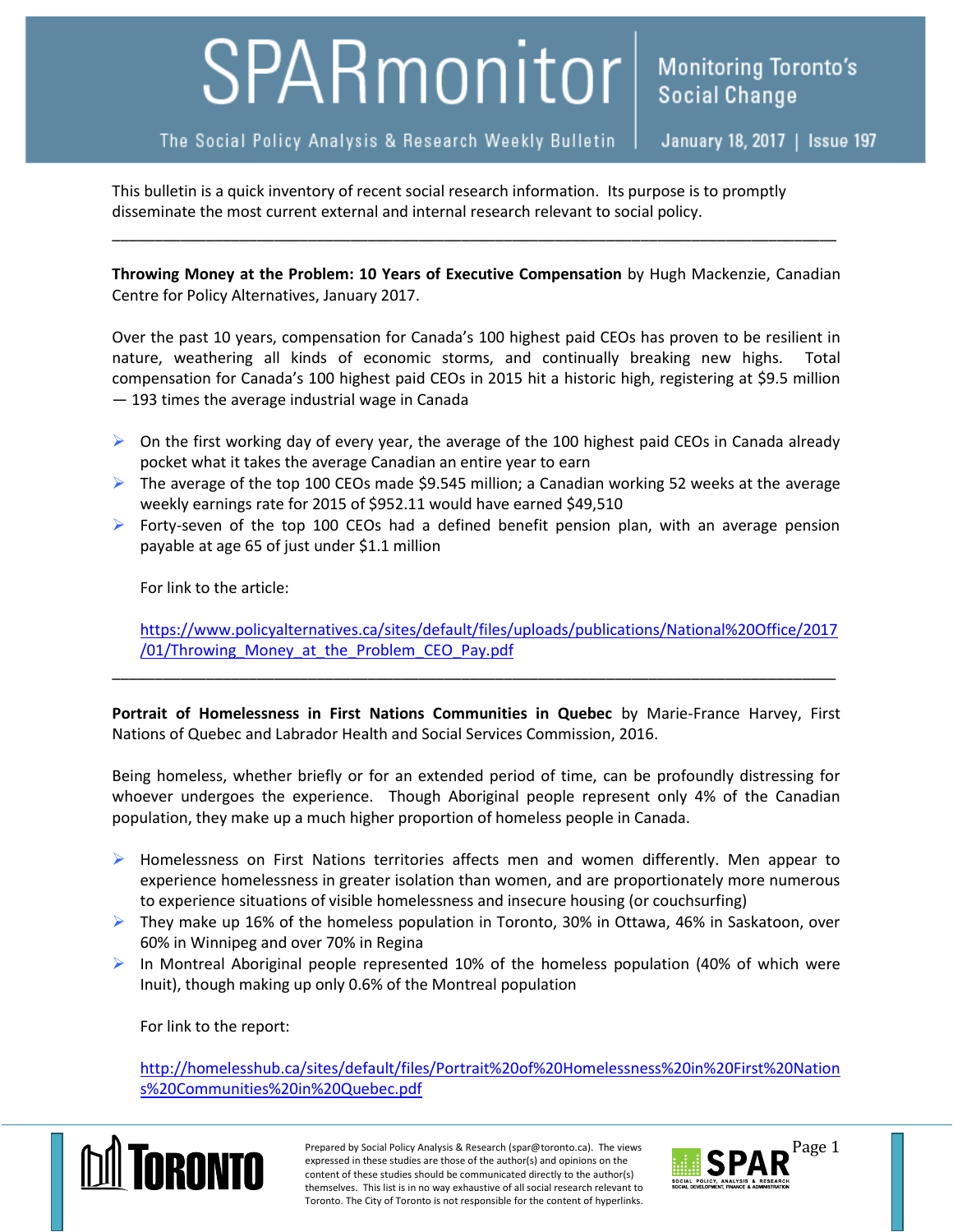**Comparing Government and Private Sector Compensation in Canada** by Charles Lammam, Milagros Palacios, Feixue Ren, and Jason Clemens, Fraser Institute, December 2016.

\_\_\_\_\_\_\_\_\_\_\_\_\_\_\_\_\_\_\_\_\_\_\_\_\_\_\_\_\_\_\_\_\_\_\_\_\_\_\_\_\_\_\_\_\_\_\_\_\_\_\_\_\_\_\_\_\_\_\_\_\_\_\_\_\_\_\_\_\_\_\_\_\_\_\_\_\_\_\_\_\_\_\_\_\_

Using data on individual workers from January to December 2015, this report estimates the wage differential between the government and private sectors in Canada. It also evaluates four available nonwage benefits in an attempt to quantify compensation differences between the two sectors.

- $\triangleright$  Canada's government sector workers (from the federal, provincial, and local governments) were found to enjoy a 10.6 percent wage premium, on average, over their private sector counterparts in 2015
- $\triangleright$  89.3 percent of government workers in Canada are covered by a registered pension plan, compared to 23.8 percent of private sector workers
- $\triangleright$  Government workers retire earlier than their private sector counterparts—about 2.3 years earlier on average—and are much less likely to lose their jobs (3.8 percent in the private sector versus 0.5 percent in the public sector)

For link to the report:

[https://www.fraserinstitute.org/sites/default/files/comparing-government-and-private-sector](https://www.fraserinstitute.org/sites/default/files/comparing-government-and-private-sector-compensation-in-Canada-2016.pdf)[compensation-in-Canada-2016.pdf](https://www.fraserinstitute.org/sites/default/files/comparing-government-and-private-sector-compensation-in-Canada-2016.pdf)

\_\_\_\_\_\_\_\_\_\_\_\_\_\_\_\_\_\_\_\_\_\_\_\_\_\_\_\_\_\_\_\_\_\_\_\_\_\_\_\_\_\_\_\_\_\_\_\_\_\_\_\_\_\_\_\_\_\_\_\_\_\_\_\_\_\_\_\_\_\_\_\_\_\_\_\_\_\_\_\_\_\_\_\_\_

**Missing Opportunities: How Budget Policies Continue to Leave Behind Low-Income Students** by Sharma Queiser, Social Planning Toronto, January 2017.

Family income is one of the most powerful factors affecting student success. Students from economically and socially marginalized conditions face greater external challenges and consequently require the system to adapt to meet their needs. Toronto remains the child poverty capital of Canada and yet the Toronto District School Board (TDSB) only spends about half of the Learning Opportunities Grant-Demographic Allocation on programs and supports for students living in poverty.

- $\triangleright$  According to provincial standardized tests in grades 3 and 6, students within the highest family income category (\$100,000+) have the highest achievement in all subjects
- $\triangleright$  93% of grade 6 students in the highest income bracket met the provincial standard for reading, while only 67% of students in the lowest income bracket achieved this level
- $\triangleright$  A recent study found that 33% of students in the lowest income neighbourhoods took the majority of their courses at the applied level, compared to only 6% of students in the highest income neighbourhoods

For link to the report:

[https://d3n8a8pro7vhmx.cloudfront.net/socialplanningtoronto/pages/542/attachments/original/14](https://d3n8a8pro7vhmx.cloudfront.net/socialplanningtoronto/pages/542/attachments/original/1484226232/LOG_report-final-web.pdf?1484226232) [84226232/LOG\\_report-final-web.pdf?1484226232](https://d3n8a8pro7vhmx.cloudfront.net/socialplanningtoronto/pages/542/attachments/original/1484226232/LOG_report-final-web.pdf?1484226232)